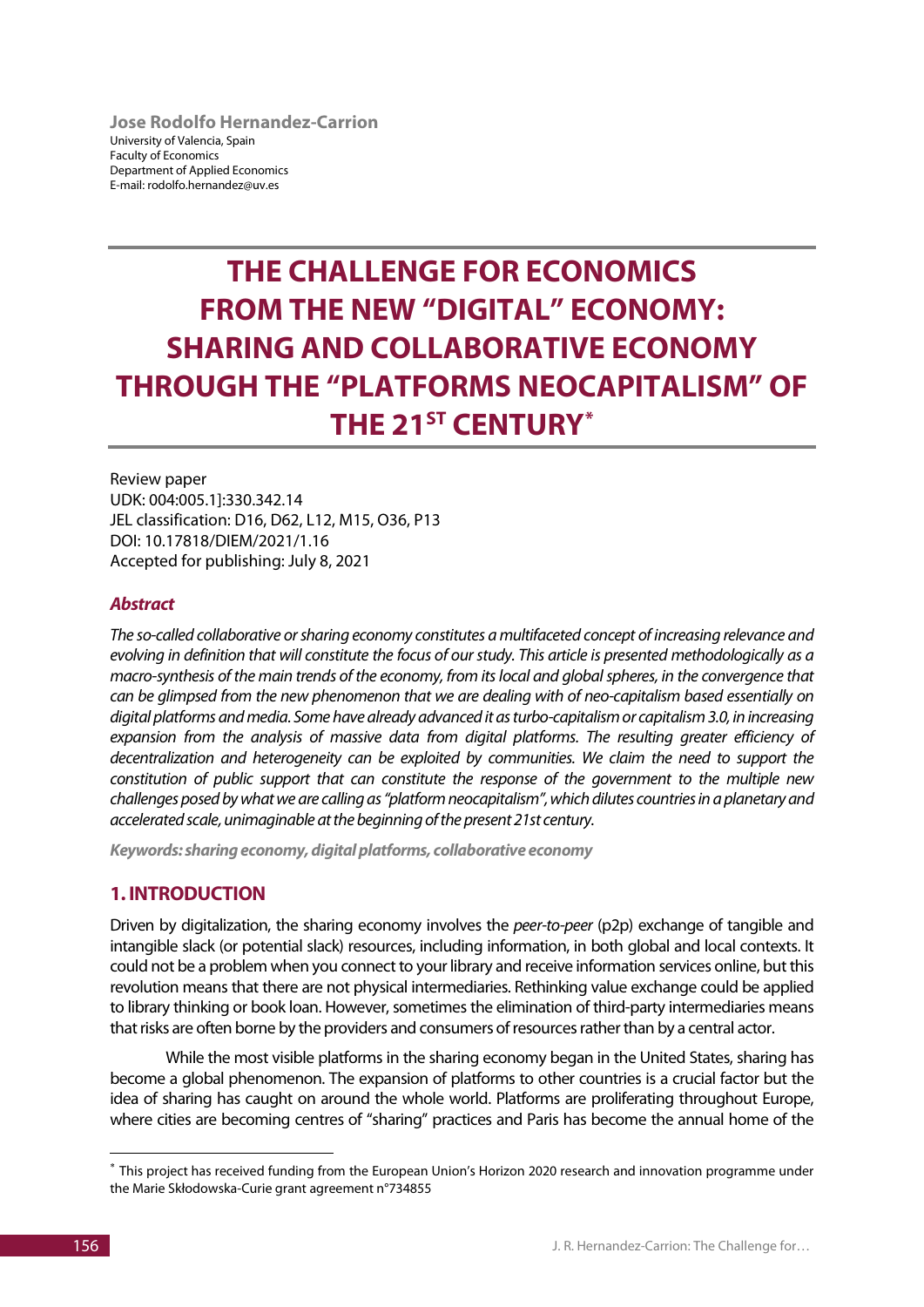"*OuiShare*" fest (*Yes We Share*). On February 2, 2014 Amsterdam launched its 'Amsterdam Sharing City' campaign and officially became Europe's first named sharing city, embracing a diversity of sharing activities sought to facilitate both digital and non-digital forms of sharing economy; as a means of achieving the dual goals of economic innovation and sustainability.

The "sharing economy" is a term frequently incorrectly applied to ideas where there is a true efficient model of matching supply with demand, but perhaps zero sharing and collaboration involved. Platforms enterprises that require the tap of an app to instantly access a clean shirt, massage, etc. are fundamentally different from other platforms genuinely built on the sharing of underused assets. Mobiledriven versions of point-to-point delivery aren't the sharing economy, and these on-demand apps are no so different; they are thrown under the same umbrella as part of the sea change in consumer behaviour that uses the smartphone as a remote control to efficiently access things.

In multiple sectors, the p2p trend has been boosted thanks to the appearance of companies that build specialized websites to put individuals who offer their services in contact with potential buyers. Obviously, it is a phenomenon that is most successful where there may be greater initiative and possibilities on the part of private agents in the digital world. In particular, the cases of transport and tourism are notable; and particularly relevant have been the cases of Uber (for travel, putting drivers in contact with travellers) and AirB & B (offering lists of accommodation in private homes to potential guests) as well-known spearheads that initially led these two sectors, giving publicity and general wings to these new p2p initiatives.

By way of illustration, milestones would be reached in practically all areas and sectors according to the literature review (Figure 1).



Source: Bloomberg Brief. (2015). The sharing economy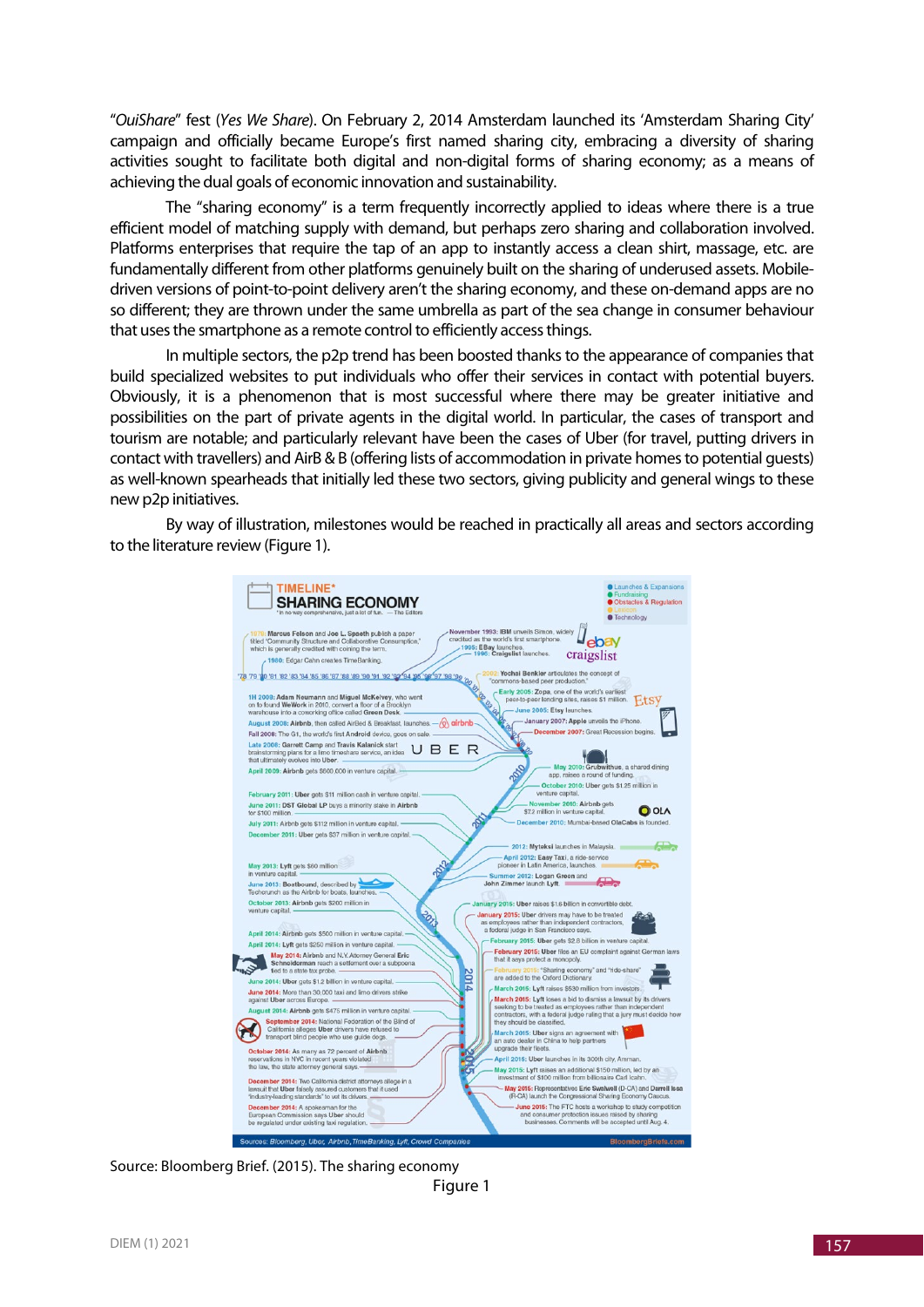Shouldn't public libraries and parks count? Historically, libraries were considered institutions reserved for the elite and educated, but in today's increasingly tech-driven society, libraries have evolved into anchors and nerve centres for cities in order to serve citizens from all socioeconomic backgrounds. The mission as librarians is to understand the future of humanity as a whole or system, and the myriad of technologies causing it to change, and social inequalities that continue to fragment and marginalize communities. Into the mix of solutions for libraries is to strengthen their 'sharing economy' role.

For the new scenario it is crucial that products, solutions and services should be as digital as the people using them, all around the world, this new tasks should be recognized and rewarded inside the own library system, adapted to the new times. The '*new sharing economy*' refers to the sharing of goods and services via online platforms in a digital coordinated way. In the field of economy, some people call this new phenomena of 'sharing economy' with different names (digital economy, gig economy, platform economy, access economy, or collaborative consumption). The fundamental emergence of peer-to-peer digital platforms, is what is today known as that, allowing individuals to make use of *under-utilized inventory* via fee-based sharing, a way of obtaining, giving, or sharing access to goods and services).

# **2. SHARING AS MAIN TREND OF THE ECONOMY**

As Greaves et al. (2012:11) argue, properly implemented technology saves money; the richer the technology implementation, the more positive the direct cost reductions and indirect revenue enhancements. The education sector has often failed to experience transformation through the use of technology; in fact, an understanding of the financial benefits of technology is surprisingly absent in schools. This failure is due, in large part, to the challenge, being real or perceived, of allocating the necessary initial capital budget to start such initiatives. The investment was done in libraries and universities in recent years in order to digitize collections and references, to provide digital support for the loan service and to give access easily to information and materials at disposal. Today in a context of crisis, it seems more difficult to face the present challenge; to be innovative and creative is not an option anymore and seems an urgent issue.

Moreover, the digital revolution is much more than converting data to a digital form; in fact, digitize is a subset of the concept represented by the word digitalize, which represent today's real challenge. An understanding of the financial benefits of technology is surprisingly absent in schools and libraries. With software and computation is possible exchange among strangers –as opposed to the proposed local community-based exchange– which is one of the salient characteristics of contemporary online 'sharing economy' platforms. Building trust continuously to get both sides of a market on board has been a key challenge and driver of success and it is hold that review ratings reduce information asymmetry and are a reliable form of self-regulation that ensures consumer protection and security without any form of regulatory intervention.

Users and consumers supposedly benefit from cheaper and more convenient choices and possibilities as a result of more 'pseudo-competition' even if face risks due to the lack of consumer protection and liability rules. Anyway, several labels are used interchangeably and sometimes inconsistently as synonyms: 'sharing economy', 'collaborative consumption', 'access-based consumption', 'collaborative economy', or 'circular economy'. Clarification on them is not relevant for the purpose of our task, so we are going to skip the development of this debate. Today, highvalue assets such as real estate or vehicles are investments that many find either unattainable or, for a variety of reasons, unattractive. From now on the new economic philosophy is going to be all about 'accesses' over acquisitions.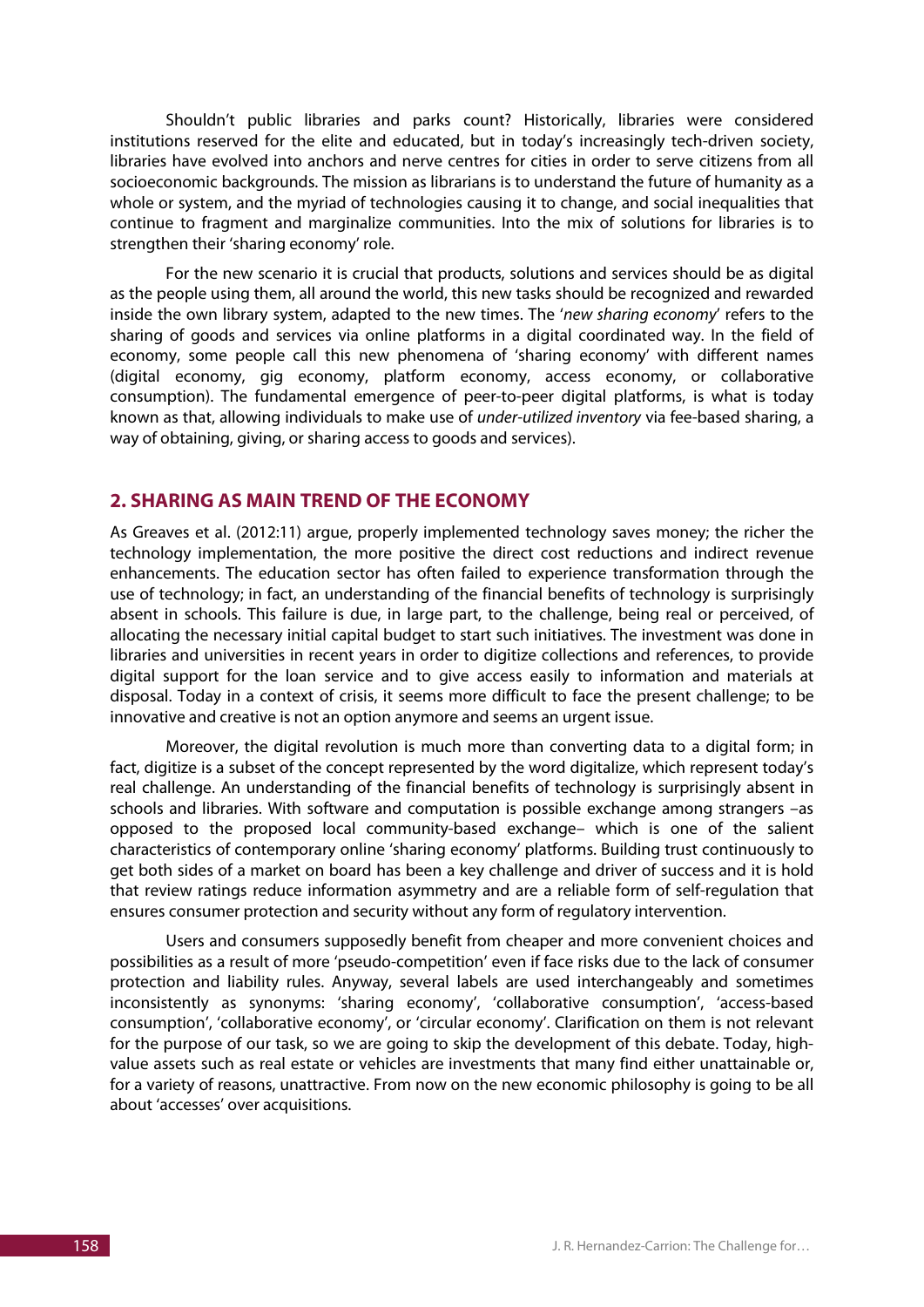## **3. THE POLITICAL ECONOMY OF THE SHARINGAND COLLABORATIVE ECONOMY**

One of the most successful examples that can illustrate the evolution of thinking this way would be 'car sharing'. An old idea that got potential with the digital platforms; in fact, it was launched for the first time in 1948 in Zurich but much later, in the 1980s, was very popular in Northern Europe operated by many small and community-based not-for-profit cooperatives (Shaheen et al., 1999). Timeshare condominiums lowered the transaction costs of taking vacations as replaced buying your own property, for example. Yes, this is not a new idea, but the transaction required to make them work are still large and risky in economic terms (i.e. sales staff, legal contracting, and marketing). By contrast, the new cost reduction in transaction lets everyone get into the timeshare business without the older transaction costs considered necessary till now. With the support of the necessary new liberal regulation they would be able to flourish while old industries and suppliers are complaining for the negative effects and unpredictable changes in the market conditions.

Sharing Economy, which coordinates sharing of goods and services via online platforms, is a new phenomenon and people wonder if it is a temporary trend or is here to stay forever; regulating the new economy is a difficult challenge. Boosters claim for room and light regulation for these new technologies which will yield utopian outcomes (empowerment of ordinary people, efficiency, and even lower carbon footprints); while critics denounce them for being about economic self-interest rather than sharing, and for being predatory and exploitative. Many 'critics' or 'detractors' questioned whether the popular claim that the sharing economy is fairer, more transparent, participatory, and socially-connected is anything more than rhetoric for the large; and economics as science would have to face this argument before or later too. Even further, economic development would mean something different and better than it did in the twentieth century: it would mean improving quality, for rich and poor, rather than just ever-greater quantity, inequitably distributed.

In fact, in the last few years, it has become the domain of conflicting discourses, legal disputes, and at times violent strikes (i.e., traditional taxi drivers in big cities as Paris-France). Currently, commercial 'sharing' platforms operate in an institutional vacuum and stand to some extent 'above the law', which makes it easy for 'detractors' to argue that they are simply thriving on 'regulatory arbitrage', rather than producing innovation. They add service delivery capacity, which should decrease prices and increase supply and consumer choice, thereby enhancing consumer welfare. Then, on the supply side, they put pressure on prices and sales of traditional businesses, reducing their revenues and potentially the number of jobs they offer. The 'sharing economy' is a paradigmatic case of a policy-relevant issue where facts are uncertain, values disputed, and the stakes grow increasingly high.

Cheaper prices or lower costs; and technology, have fuelled an unprecedented consumerdriven movement especially in certain particular sectors, such as the travel sector, or the travel industry. The traditional accommodations sector suffers a competitive disadvantage, wondering how to adapt to this new scenario. Governments are facing the dilemma of supporting greater participation in the tourism industry while ensuring their reputation is not compromised by inadequate standards. In the absence of clear and sufficient standards and regulations for this emerging sector, the reputation of destinations would be compromised. The sharing economy has created new micro-entrepreneurial opportunities for engaging more individuals in the tourism industry and broadening the geographic reach of options for the traveller. Having more stakeholders in the tourism industry would stand to benefit everyone.

Economists insist that the economy must grow. Why? Well, so unemployment and poverty can be eliminated according to what they have been taught. In Australia, the material wealth has nearly tripled, but unemployment is still there. In fact unemployment is several times higher than half a century ago. The sharing economy creates new gainful employment for additional market entrants and employment opportunities for independent contractors; however, it has been shown that there are also costs in terms of job security and quality (Codagnone et al., 2016). The selfdefined 'sharing' platforms increasingly cover important sectors of the economy such as transportation, accommodation and rental, retail, office space and logistics, finance and consumer